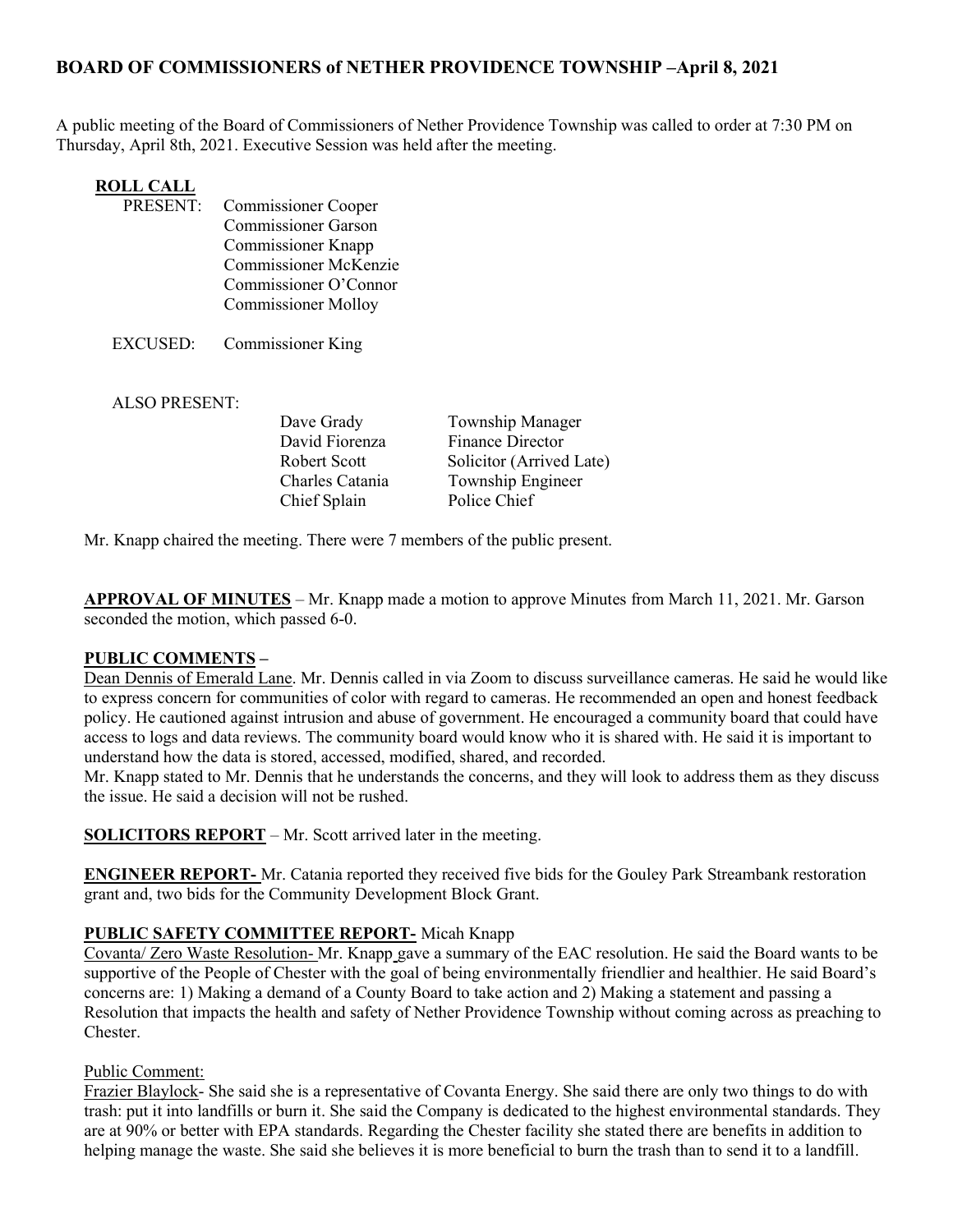Carol Fanconi of 103 Quaint Road - She stated that the Chester incinerator is the oldest and most polluted incinerator in the nation. She said most incinerators have a life span of 20 years and the Chester one is 30 years old. She said the Covanta facility is causing health issues for the people of Chester and Nether Providence. She noted that her asthma has increased since moving to Nether Providence. She thanked the EAC Board, and she said she liked the Resolution the EAC drafted.

Carr Everbach of 212 Dogwood - He said that he brought a few people to answer the questions that the Board had asked at the last meeting regarding how the Chester government feels about the issue.

Christopher Mella – He said he is a Sociology professor at the University of Buffalo, and he has studied Chester politics. He stated the people of Chester have a long, contentious history with the Chester government and Delaware County. He stated the local government does not always speak on behalf of the people involved. He encouraged the Board to see the grassroots political groups for an authentic understanding of the politics.

Will Jones, a Chester Resident - He said he feels that Chester residents are being poisoned for profit. He stated there are medical issues in the Chester Community. He said Mayor Kirkland does not represent a majority of the Chester residents. He said he hopes Mayor Kirkland is the last mayor to support Covanta.

Stefan Root, a Chester Resident: He thanked the EAC for considering Mayor Kirkland's request, even though he opposes it. He said he wants the Covanta facility to leave Chester, even though the Chester budget is struggling. He noted many other communities in Delaware County are being forced to make similar decisions.

Nancy Adams 606 Morris Lane - She said she and her granddaughter developed Asthma issues after moving to Nether Providence. She said she shared an article with the Commissioners about the health problems related to incineration. She expressed health concerns for all of Chester and Nether Providence residents. She encouraged and urged the Board to sign the Resolution made by the EAC.

Mr. Knapp said the Board would pause Public Comment to discuss the Resolution and then would get back to Public Comment. Mr. Molloy said the EAC has done an excellent job with the resolution. He said he supports the resolution. Ms. McKenzie wanted to make sure there is a good solution for the waste, but she supports the resolution. Mr. Cooper said, in his role as an Emergency Room Physician in Chester, that his hospital has more pulmonary issues than other hospitals that are farther from Chester. Mr. Knapp said he supports the resolution, though he does still have concerns about telling another government to do. Mr. Garson said he supports the resolution, but he noted that Nether Providence technically does not have jurisdiction over the issue. Mr. Cooper suggested a few edits, which mainly addressed a desire to have a collaborative effort with Delaware County. These changes were discussed and would be made before the next meeting. The Board agreed to vote on the resolution at the next meeting after the edits were made.

Ken Rose, representing the Bowling Green Neighborhood – He said he sent a letter to the Commissioners on behalf of the neighborhood. He stated we are all part of the waste problem, and we all need to be part of the solution, which included waste reduction programs. He urged starting a program soon since it will take a long time to implement a zero-waste strategy.

Cameras in Parks- Chief shared quotes and estimates he got from companies. Chief Splain said the cameras can be moved around from park to park and would likely stay in place for at least 90 days at a time. The Commissioners discussed more durable backboards, due to the public safety issue. Ms. McKenzie noted several backboards had been replaced over the years due to vandalism. Mr. Molloy shared concerns he had and asked if there were any other options to improve safety without cameras. He is skeptical that a camera would deter any violence in the heat of the moment. Solicitor Scott suggested reviewing Media Borough's policies with cameras. Chief Splain has contacted several leaders in South Media to talk about how they want to utilize cameras. Mr. Cooper asked about the Civil Service Commission as a possible oversight group. Solicitor Scott said he would have concerns with expanding the role, since their role is specific to police officer employment. Mr. Knapp asked for this to be added into the 2022 Budget and to start looking into a policy regarding the cameras.

Fire Tax Credits- Mr. Grady shared a list of firefighters who have paid their 2020 and 2021 taxes and are eligible for the rebate. Mr. Knapp made a motion to approve the Fire Tax Credits. Mr. Molloy seconded the motion, which passed 6-0.

Trailer Parking- Mr. Knapp said there is an ordinance for consideration to ban trailer parking on Township roads. Mr. Knapp suggested wording for a grace period or a two-day allowance for the parking.

Rental Inspections- Mr. Knapp said the Township had paused rental inspections during COVID. The Board decided it is comfortable with Township resuming inspections with safety procedures in place.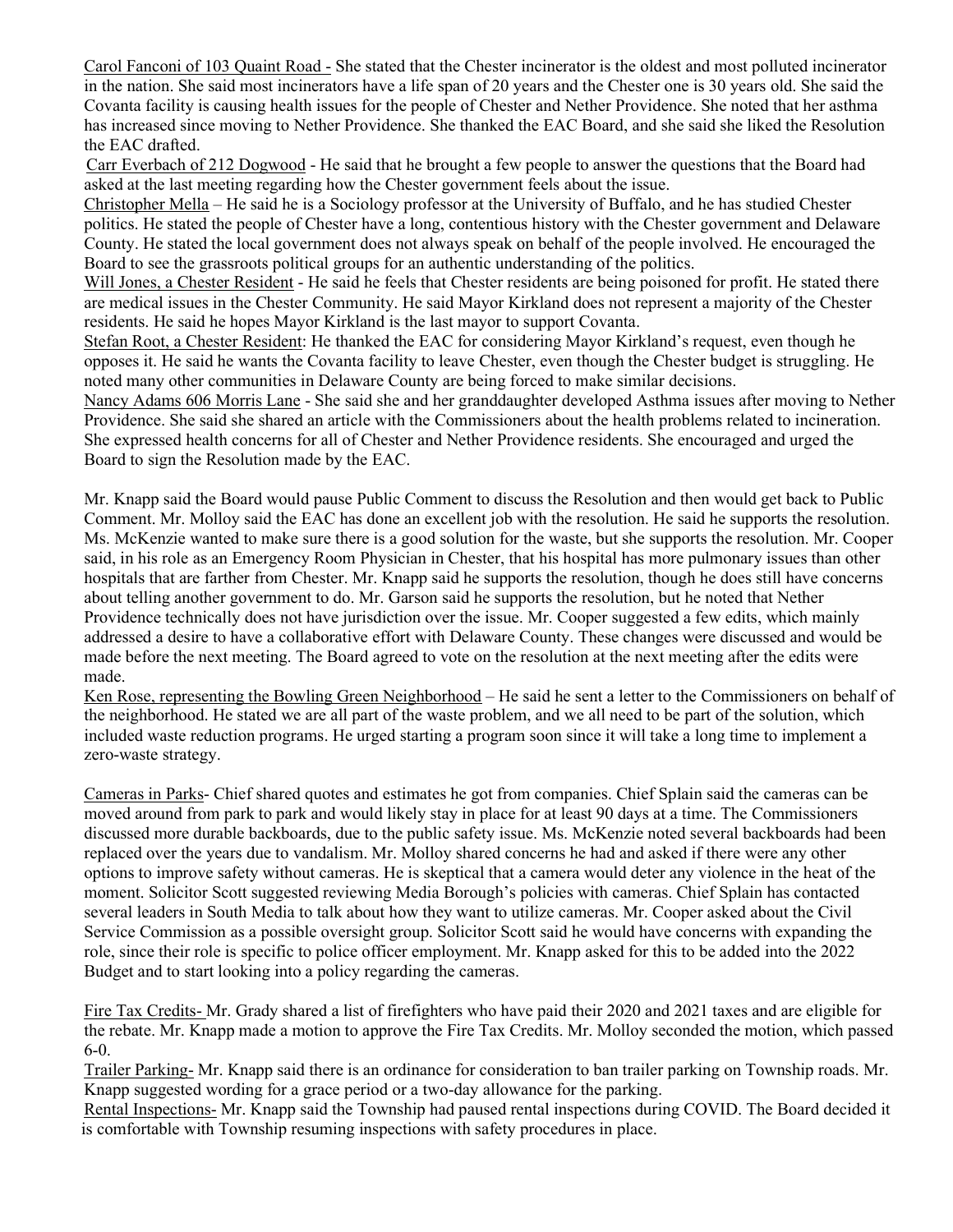## PARKS AND OPEN SPACE COMMITTEE REPORT - Matthew Garson

Resolution 2021-8 DNCR Grant - For Martha Burton Park - Mr. Grady mentioned he had a meeting with the Township Engineer, a landscape architect, and a few South Media Residents. Mr. Catania completed a cost estimate for the Martha Burton Park Rehabilitation. The Grant is a 50% Match Program. Mr. Garson moved to approve Resolution 2021-8 to submit a grant application to the DCNR for Rehabilitation of Martha Burton Park. Mr. Knapp seconded the motion, which passed 6-0.

Greenways, Trails, and Recreation Program Open- Mr. Garson asked the Board if they were in agreement with applying for this grant for Hepford Park. All Board members were in agreement, and Mr. Garson noted further details would be provided at a future meeting.

## FINANCE & ADMINISTRATION COMMITTEE - Kaitlin McKenzie

FEMA/PEMA Grant- Ms. McKenzie said the Township has an agreement of sale for 1012 Glen Road to the Township, with a contingency that the PEMA agreement be counter-executed by the State. Ms. McKenzie made a motion to approve the agreement of sale. Mr. Cooper seconded the motion, which passed 6-0. Police Pension Restatement- Ms. McKenzie shared the updated information from FOP attorney. She reported they are

waiting review from the actuarial firm in response to the FOP attorney's requests.

## BUILDING AND ZONING COMMITTEE REPORT – Max Cooper

Status of Media Walk development at 310 Wallingford Avenue – Mr. Cooper shared that work continues at the Media Walk site, some clearing has taken place, and one house has been constructed.

April Zoning Meeting- Mr. Cooper read the agenda for the April Zoning Hearing Board meeting, which included three residential areas: 206 Turner Road, 309 Henry Lane, and 913 Winding Lane.

## PUBLIC WORKS COMMITTEE REPORT – Robert O'Connor

Ms. McKenzie left the meeting at this time.

Road Resurfacing Aqua Road Bids Received- Mr. O'Connor reported six bids were received for Phase I of the Road Program. Mr. Grady shared the bids; the bids were all within budget. The lowest bid was from Glasgow Inc. of \$272,849.75. Mr. O'Connor made a motion to accept the lowest bid. Mr. Knapp seconded, which passed 5-0. The Commissioners selected the roads for resurfacing for Phase II based off the available funds:

| Ryanard Rd             | Chestnut Pkwy to Maple       |
|------------------------|------------------------------|
| <b>Blakelev Rd</b>     | Chestnut to Ridley           |
| Ryanard Rd             | Chestnut to Ridley           |
| S Ridley Creek Road    | Rose Valley Rd to Manchester |
| Sykes Ln               | Avondale to Cul-de-Sac       |
| Westminster Dr         | Sharlow Dr to Michaels La    |
| Westminster Spur       | Westminster to end           |
| Arthur Ct              | Brent to end                 |
| Canterbury Dr          | Governors to spur            |
| Canterbury Dr          | Lombardy to Stanford         |
| Pine Ridge Rd          | #724 to Hemlock              |
| <b>Sheffield Drive</b> | Morris to Georgetown         |

| <b>Alternates</b>  |                  |
|--------------------|------------------|
| Ash Rd             | #115 to Blakeley |
|                    |                  |
| <b>Blakeley Rd</b> | Maple to Beech   |
| <b>Ridley Dr</b>   | Ryanard to end   |